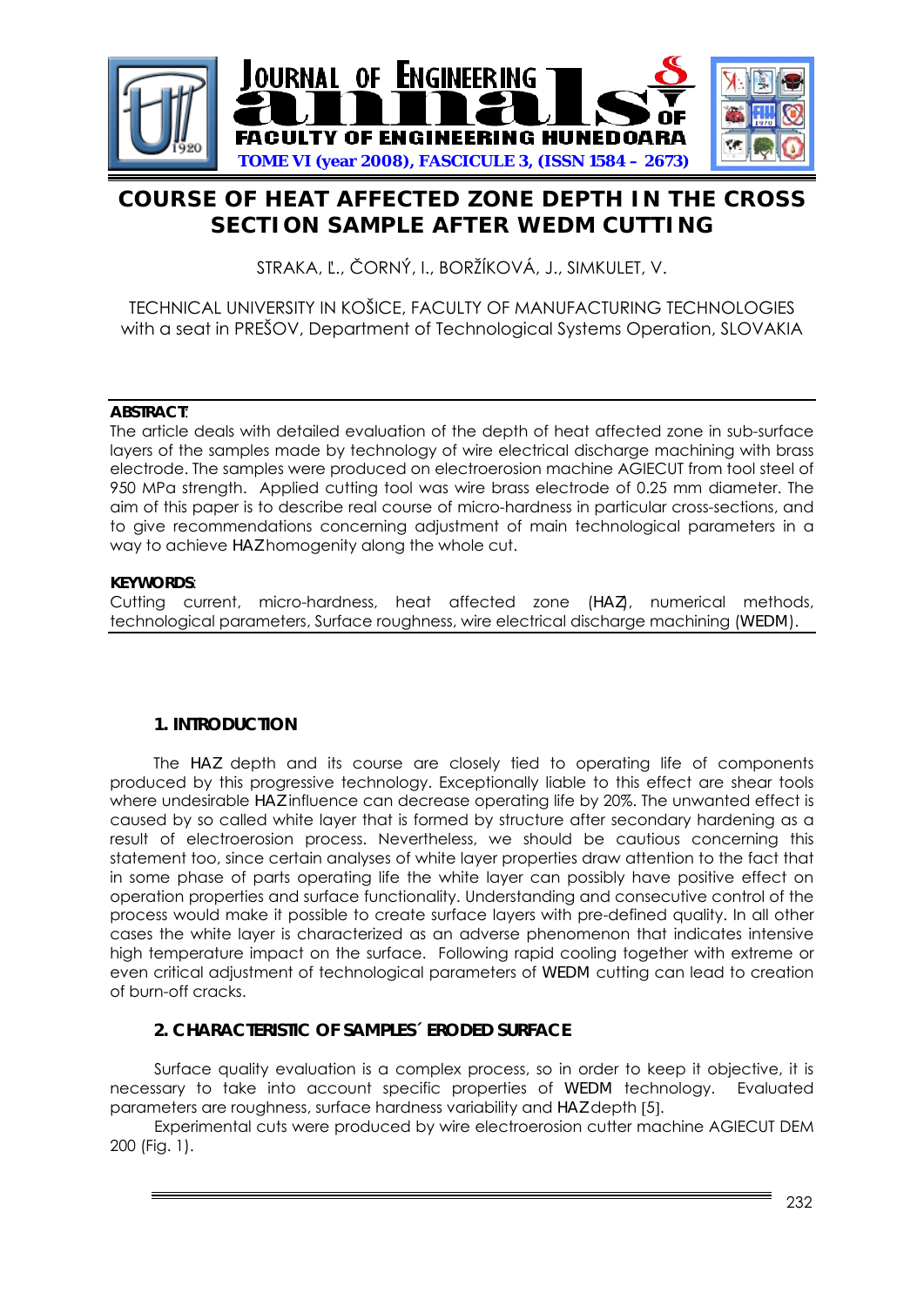





FIGURE 1. WIRE ELECTROEROSION CUTTER MACHINE AGIECUT DEM 200



FIGURE 3. HEAT AFFECTED ZONE OF THE SAMPLE AFER WEDM CUTTING

High quality of surface is favorably influenced by conductibility of the material and its melting point temperature. Concerning high hardness and strength of applied material, no negative changes of surface quality (such as increased *HAZ* depth) were observed. Discharge plasma channel with high density and high temperature caused structural change of basic material surface, whilst integrity of the material was retained.



FIGURE 2. SAMPLE SURFACE AFTER ELECTROEROSION CUTTING PROCESS (500X MAGNIFICATION)

Figure 2 responds to the first cut condition. The presence of generating carbides increases hardness and fragility of surface layer. Under the melting surface layer there is a heat affected zone in which structural changes take place.

Overall depth of impact on yet unmachined surface ranges from 10 to 30  $\mu$ m.

# **3. PREPARATION OF EXPERIMENTAL SAMPLES**

Experimental samples were made from steel EN ISO 9679 X210 CR12 (STN 19 436). It is chrome steel with 2% C and 12% Cr, used for production of moulds and cold-shearing tools. Before electroerosion cutting the metal block was oil-hardened to approx. 65 HRC from 950 °C and then tempered at 220 °C to approx. 61 HRC, in order to eliminate internal stress which emerged in hardening process [3].

## **4. INFLUENCE OF MAIN TECHNOLOGICAL PARAMETERS ON THE QUALITY OF CUT**

Main technological parameters that considerably influence cut quality (from the view of *HAZ* depth) are working cutting current, duration of electric discharge and pause for renewal of the discharge channel (called OFF-time pulse). An influence of these parameters on *HAZ* quality together with range of their adjustments applied in experiment are shown in Tab. 1 [6].

TABLE1. Basic technological parameters infuencing micro-hardness and their adjustment ranges applied in experiment

| Technological<br>parameter              | Adjustment range of technological<br>parameters |                                  | Influence on HAZ                                                                                                        |
|-----------------------------------------|-------------------------------------------------|----------------------------------|-------------------------------------------------------------------------------------------------------------------------|
|                                         | for material<br>thickness 10 mm                 | for material<br>thickness 100 mm |                                                                                                                         |
| Working<br>cutting current<br>"/" $[A]$ | $0.3 \div 5.8$                                  | $2.5 \div 8.25$                  | With increasing current value surface<br>roughness grows, cutting gap extends and<br>depth of heat-affected zone grows. |
| ON time pulse<br>" $t$ " [ $\mu$ s]     | $1.5 \div 7$                                    | $0.2 \div 8$                     | With "t" increase roughness grows, cutting<br>gap extends, cutting speed and HAZ<br>increases.                          |
| OFF time pulse<br>" $td$ " [µs]         | $1 \div 4$                                      | $0.1 \div 10 \,\mu s$            | With growing " $td$ " shape inaccuracy appears<br>and HAZ degrades.                                                     |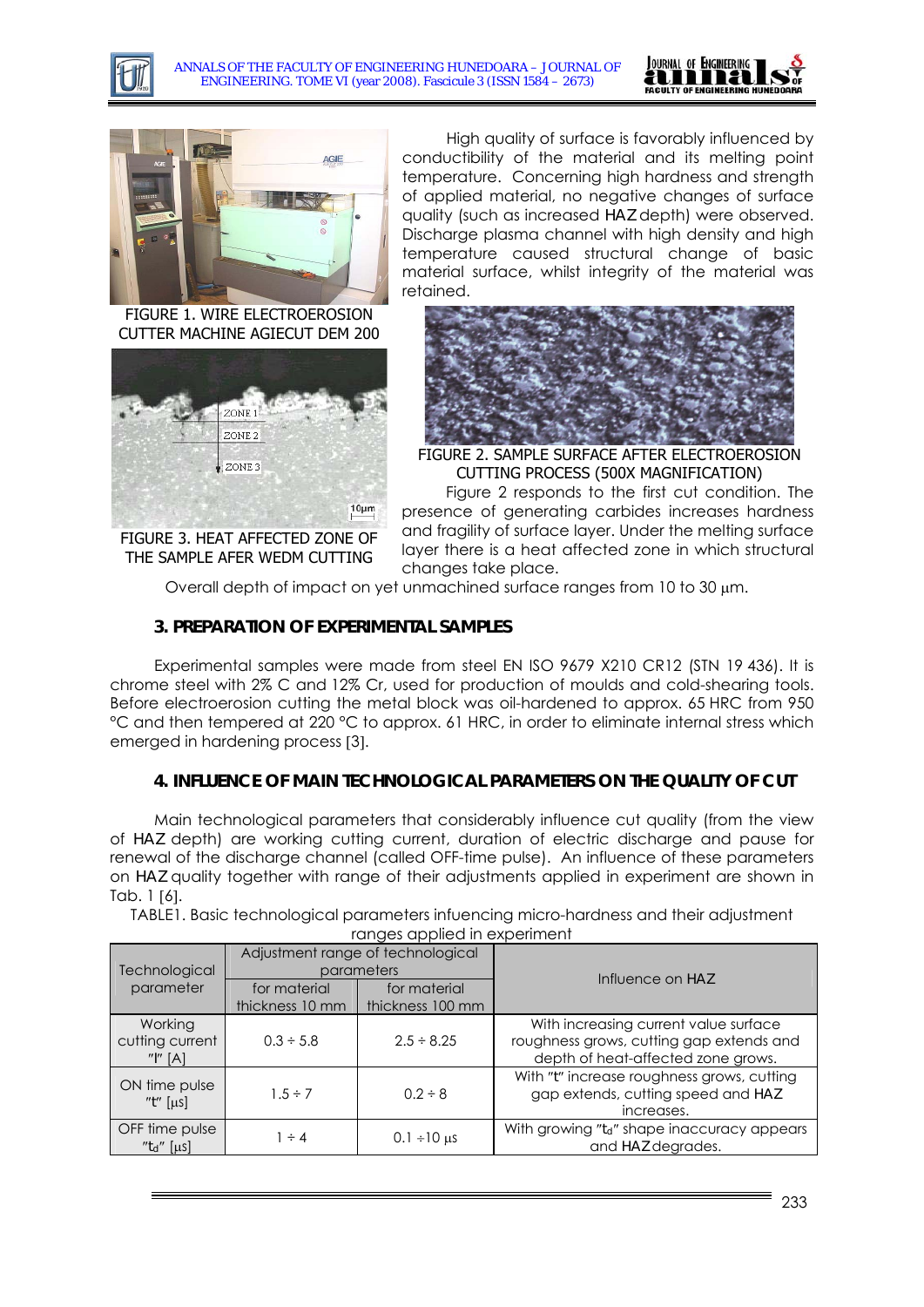

## **5. METHODOLOGY OF EXPERIMENTAL MEASUREMENT**

Experimental values of depth and degree of *HAZ* can be determined by microhardness measurement in affected zone on the sample surface. In *HAZ* evaluation it is very important to respect possible scattering of micro-hardness values with regard to cut material structure. Since micro-hardness course is not identical along the whole cut, methodology was proposed for measurements in several planes near each other in different directions, while in every depth the mean micro-hardness value is to be determined.

As the best method which respects specifics of this progressive technology appears to be the method of oblique section. In order to achieve accurate results, it was necessary to produce metallographic polished section at a very small angle because *HAZ* depth ranges from 10 to 30 μm.



FIGURE 4. EXPERIMENTAL MEASUREMENT OF HAZ DEPTH



FIGURE 5. A LOOK INTO LENS OF HPO 250 VICKERS HARDNESS TESTER

In *HAZ* observation, stabs were done by steps from an edge of the section to material interior until micro-hardness value stabilized on its constant value equal to basic material hardness 750 HV2 [5].

Basic material was hardened to 61 HRC therefore low load Vickers hardness test according ISO 6507 was applied on the device HPO 250 Vickers Hardness Tester. Applied load at test was 19.61 N for hardness HV2.

#### **6. EVALUATION OF EXPERIMENTAL MEASUREMENTS**

 $[x_1, x_2, ..., x_m, y]$  by function of m variables in form The best evaluation method in this experiment appears to be Minimum Square Method. It is a numerical method which, in general, approximates *n*-tuple of measured values

$$
y = f(x_1, \ldots, x_m) \tag{1}
$$

According to the type of function course an exponential function with natural number base can be predicted as a suitable function type which we will use to interlace values:

$$
y = G_{00} \cdot G_{10}^{x_1} \cdot G_{01}^{x_2} \cdot G_{11}^{x_1x_2} \tag{2}
$$

As it was mentioned in previous, the task is to approximate measured values of *HAZ* depth *hHAZ*. On the basis of measured values we assume that the best approximation will be function in form (2), which is function with seven variables, it can be written in the form:

$$
h_{HAZ} = G_{00}.G_{10}^{-1}.G_{20}^{-1^2}.G_{30}^{-1^3}.G_{01}^{-1}.G_{02}^{-1^2}.G_{03}^{-1^3}
$$
 (3)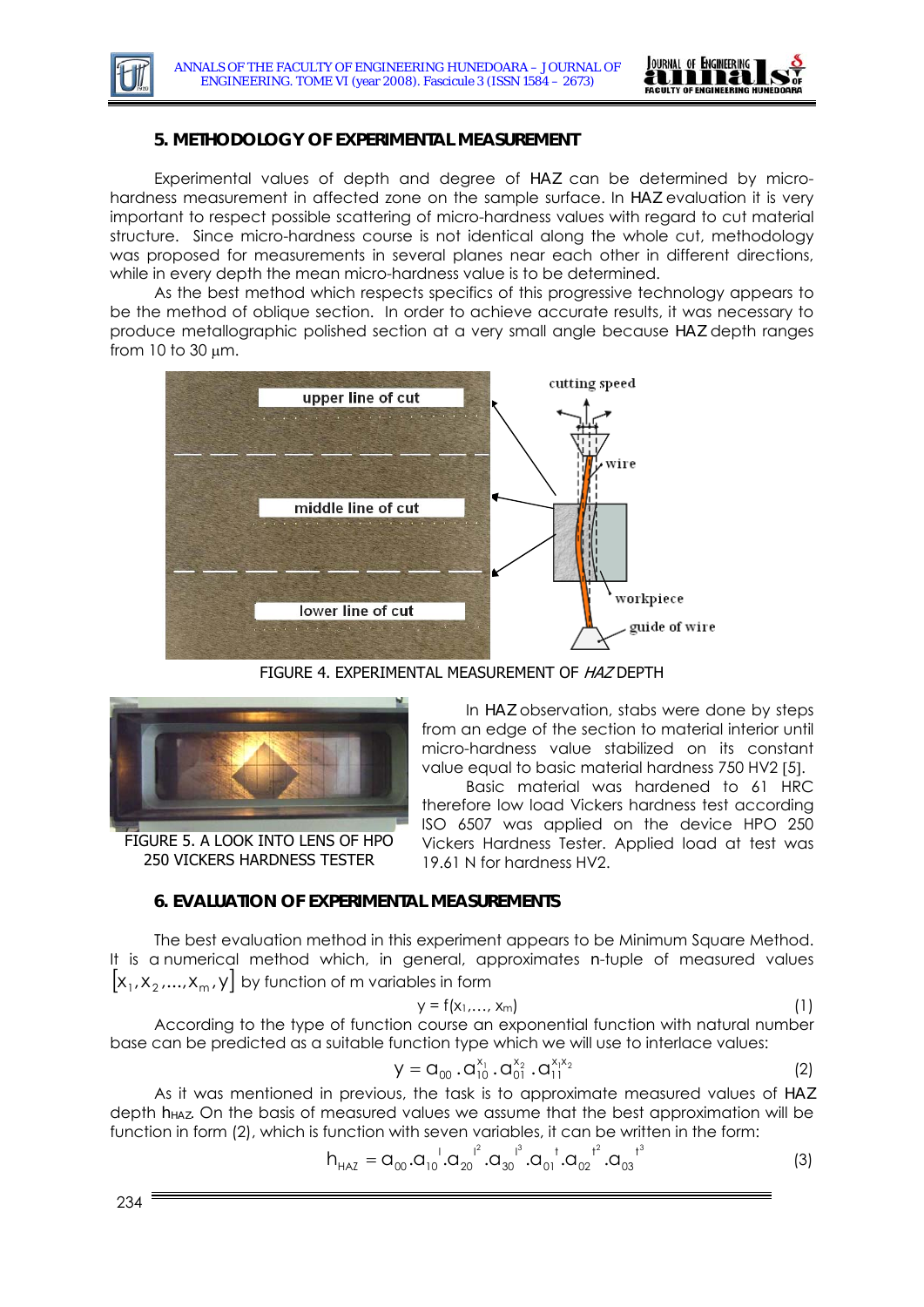



that is, it approximates n-tuple of measured values  $\|\cdot\|$ ,  $\|$ ,  $\|$ ,  $\|$ ,  $\|$ ,  $\|$  with functional relation

$$
h_{HAZ} = f(l, t, A) = f(l, t, \alpha_{00}, ..., \alpha_{rr})
$$
\n(4)

where unknown parameters  $a_{ij}$ ,  $j$ ,  $j = 0, ..., r$  are calculated so that the area would best approximate measured functional values. Mentioned statement holds true if

$$
S(A) = \sum_{i=1}^{n} \left[ h_{H A Z i} - f(I_i, t_i, A) \right]^2
$$
\n(5)

reaches its minimum. In this case the unknown is matrix of variables *aij*.

Diagram 1 shows diagram of micro-hardness course in surface layers of steel hardened to app. 850 HV2. It was proved that hardness directly under surface sharply drops to value around 620 - 640 HV2, however, in white layer it substantially grows to 800 - 830 HV2. From this value hardness falls again to 620 - 640 HV2. In transition layer hardness rises once again to reach hardness value of basic material [8].



DIAGRAM 1. MEASURED VALUES OF HAZ DEPTH IN THE THREE LINES

Then mathematical model of dependence of *HAZ* depth on working cutting current and pulse duration calculated with program OpenOffice EXCEL by logarithmic regression can be written in the form:

 $h_{HAZ} = 11.7818 \cdot 1.001^{l} \cdot 1.00012^{l^2} \cdot 0.9928^{l^3} \cdot 1.00021^{t} \cdot 0.09999^{t^2}.100551^{t^3} [µm]$  (6) correlation index is *R2*=0,9887

*where h<sub>HAZ</sub>* – *HAZ* depth [μm]

*I* – cutting current [A]

*t* – On time [μs]

## **7. CONCLUSIVE EVALUATION OF THE EXPERIMENT**

The aim of the experiment was observation of the size and quality of heat affected zone (*HAZ*) at electroerosion cutting with brass wire electrode. The course of *HAZ* in cutting tool axis was observed in perpendicular direction in three lines. First line was in upper part of the cut, second line was in the middle and third in lower part of the cut. Experimental observation of *HAZ* depth showed different values of affected zone in particular lines. Upper and lower edge of the cut rendered approximately the same depth and hardness of subsurface layers. More marked difference was discovered in the middle part of the cut where measured values were in average higher by 20 HV2, and impact extended deeper comparing to the edges of the cut.

Recommendations for the practice are to adjust OFF time pulse to 20% higher value. This will cause a decrease of cutting power in the middle part of the cut. Decrease of idling impulses ratio will raise cooling time for basic metal core and thus will cause higher homogenity of heat affected zone in whole profile of the cut.